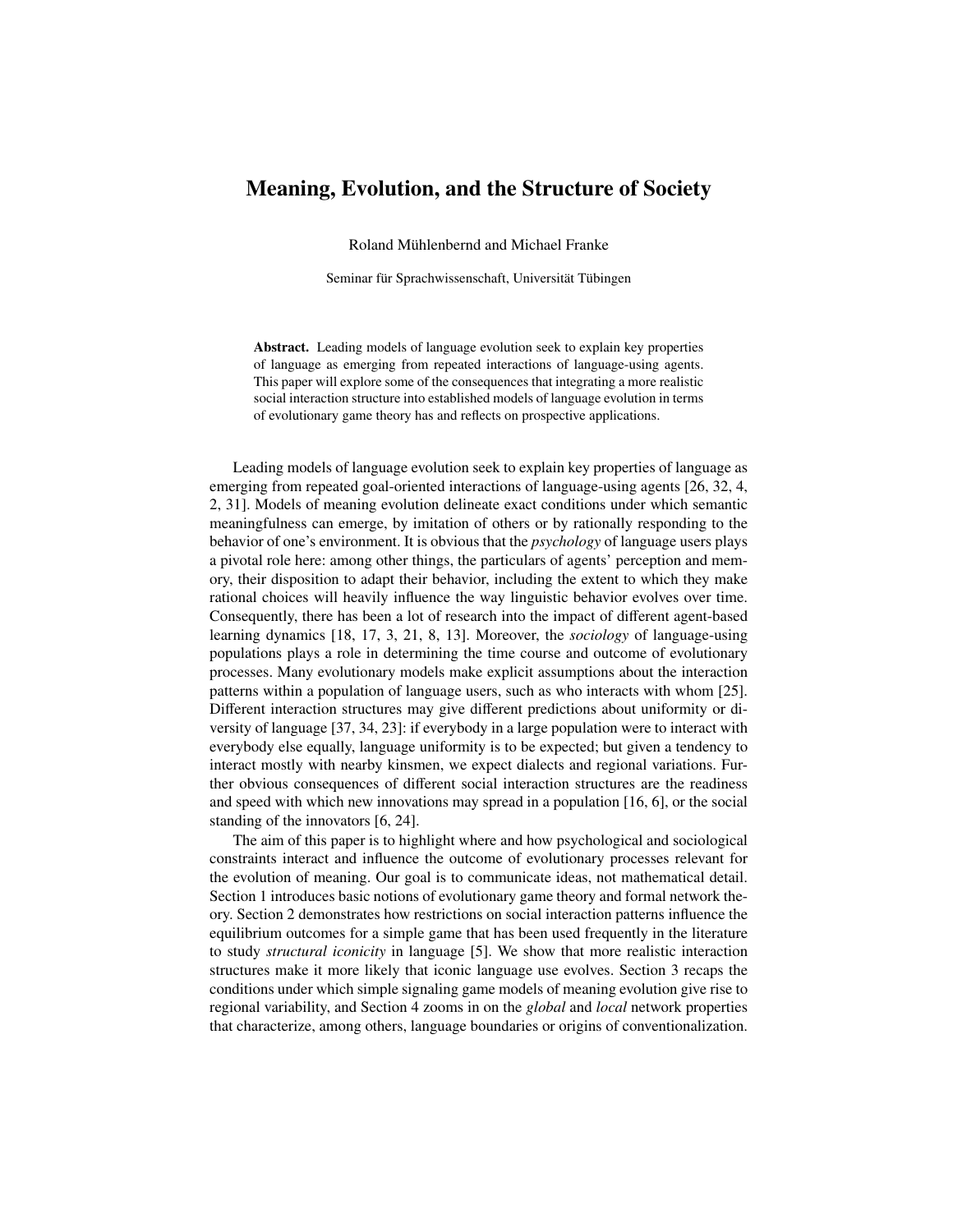<span id="page-1-2"></span>

<span id="page-1-1"></span>Fig. 1. Different strategy profiles for a signaling game with 2 states/messages/actions.

#### <span id="page-1-0"></span>1 Background: Evolutionary Games & Networks

*Signaling Games.* We will restrict our attention to *signaling games* [\[20\]](#page-11-9). A sender has private information which a receiver lacks. The sender sends a message, which has no pre-established meaning. The receiver then takes an action in response to observing the sender's message. If the receiver's action matches the sender's private information, the game is a success; if not, it's a failure. For illustration, we consider signaling games with a set of two states  $T = \{t_1, t_2\}$ , a set of two messages  $M = \{m_1, m_2\}$  and a set of two receiver actions  $A = \{a_1, a_2\}$ . With probability p state  $t_1$  occurs, and with probability 1 − *p* it is *t*2. The utilities for sender and receiver of one round of play are given by functions  $U_{S,R}$ :  $T \times M \times A \rightarrow \mathbb{R}$  as follows:

$$
U_R(t_i, m_j, a_k) = \begin{cases} 1 & \text{if } i = k \\ 0 & \text{otherwise} \end{cases} \qquad U_S(t_i, m_j, a_k) = U_R(t_i, m_j, a_k) - \epsilon_j
$$

where  $0 \le \epsilon_1 \le \epsilon_2 < 1$  are costs of sending messages  $m_1$  and  $m_2$  respectively. When the state probabilities are equal  $p = .5$  and the message costs are zero  $\epsilon_1 = \epsilon_2 = 0$ , then we call the game a *Lewis game*. We also consider the case where  $p > .5$  and  $0 \leq \epsilon_1 < \epsilon_2$  and call it a *Horn game*. This case has been used frequently to study the *structural iconicity principle* a.k.a. *Horn's division of pragmatic labor* [\[11\]](#page-10-10) from an evolutionary perspective, namely the observation that most often languages encode frequent or stereotypical meanings with short and economic forms [\[27,](#page-11-10) [19,](#page-11-11) [15,](#page-10-11) [7,](#page-10-12) [23\]](#page-11-7).

A *pure sender strategy* is a function  $s: T \rightarrow M$  from states to messages; a *pure receiver strategy* is a function  $r : M \to A$  from messages to acts. A pair of pure strategies is a *pure strategy profile*. There are 4 pure sender and 4 pure receiver strategies for the signaling games we look at here and consequently 16 pure strategy profiles. Next to pure strategies, there are also *mixed strategies*. These are probability distributions over pure strategies. So, a mixed sender (receiver) strategy  $\tilde{s}$  ( $\tilde{r}$ ) is a function assigning a probability to each pure sender (receiver) strategy. In an evolutionary context, we interpret these as giving the frequency with which each pure strategy occurs in a population of agents. A *mixed strategy profile* is then a pair of mixed sender and receiver strategies that describes the current *population state*, i.e., the frequencies of pure sender and receiver strategies occurring in the population at a given time.

*Static Solutions.* For the Lewis game, the two pure strategy profiles  $s_1$  and  $s_2$  in Figure [1](#page-1-1) are of particular interest. In each of these, all of the agents play the same strategy in either sender or receiver role. Lewis called profiles like these, where agents succeed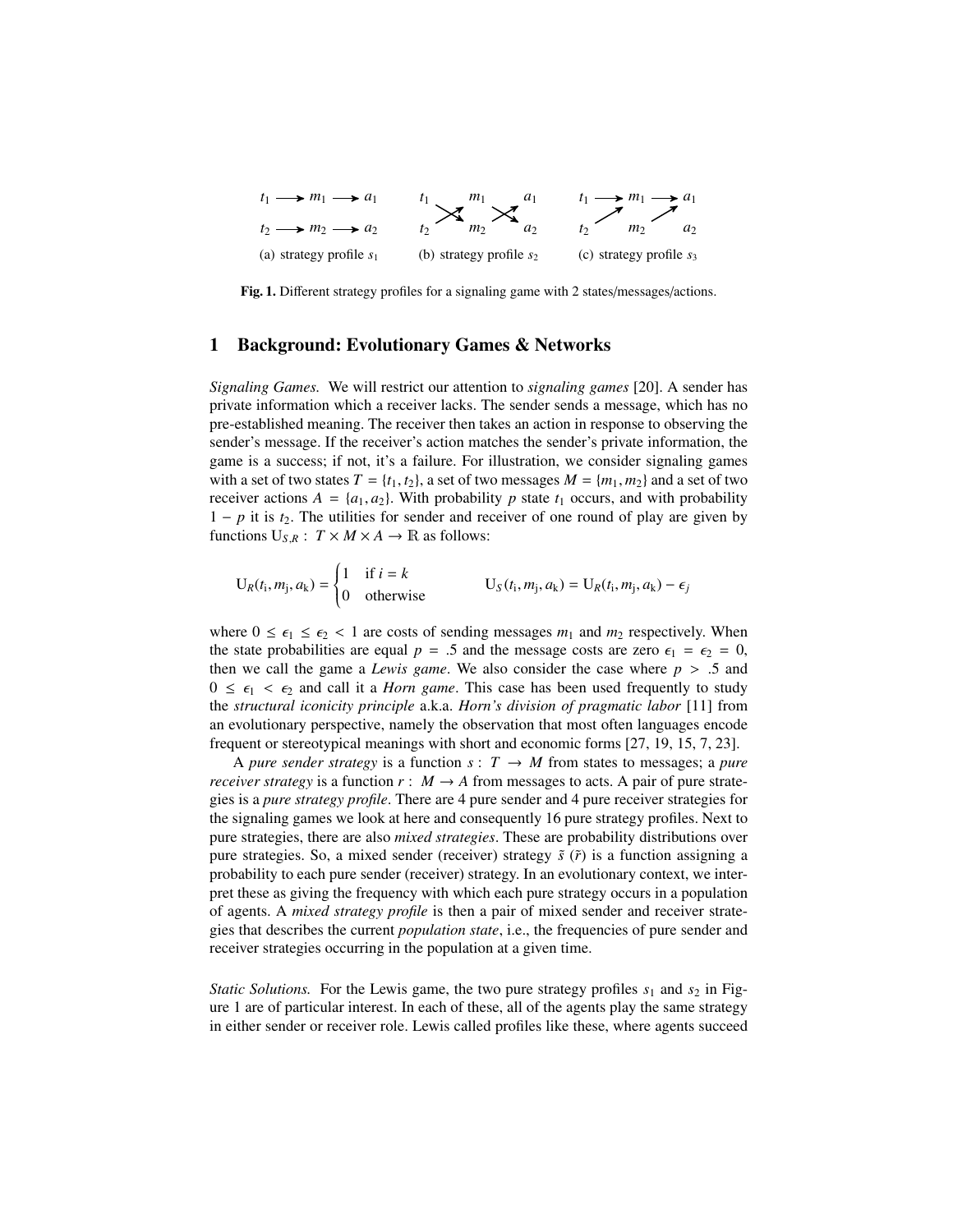to communicate perfectly, *signaling systems*. Although messages are initially meaningless, they become meaningful if a population of agents uses them in the way described by a signaling system. E.g., in strategy profile  $s_1$  from Figure [1\(a\),](#page-1-2) message  $m_1$  denotes state  $t_1$ . The population states in  $s_1$  and  $s_2$  are evolutionarily stable states (Esss) [\[22,](#page-11-12) [35\]](#page-11-13). When, as we assume here, agents hold both a sender and receiver strategy independently, the ess<sup>s</sup> of the game are just the strict Nash equilibria [\[30\]](#page-11-14).

*Dynamic Solutions.* Knowing which population states are ess<sup>s</sup> is important, but we may also wish to know whether and how a population which is not in an ess develops if every agent adapts her behavior in some way or another. The most common evolutionary dynamic studied for that purpose is the *replicator dynamic* of [\[33\]](#page-11-15). The general idea behind the replicator dynamic is that the frequency  $\tilde{s}_t(s)$  of pure sender strategy *s* at time *t* in the population changes proportional to how successful *s* fares against the averaged receiver behavior  $\tilde{r}_t$  at time *t*. If *s* does better than the average over all pure sender strategies, then the frequency of *s* increases proportionally to how much better it does than average; if *s* does worse, then its frequency decreases proportionally to how much worse it does in comparison with other sender strategies. Similarly, for the receiver. A *fixed point* of the replicator dynamic is a population state that does not change under the replicator dynamic. An *attractor* is a fixed point such that population states close to it converge towards that fixed point. For each attractor, we call its *basin of attraction* the region of population states that converge to it. To simplify parlor, we restrict attention to *relevant attractors* that have a non-negligible basin of attraction.

The behavior of signaling games under the replicator dynamic is well-studied [\[12,](#page-10-13) [31,](#page-11-2) [13\]](#page-10-6). For populations where sender and receiver role are treated separately, we obtain the following picture. The two signaling systems  $s_1$  $s_1$  and  $s_2$  in Figure 1 are the only relevant attractors of the replicator dynamic for the Lewis game and have equally sized basins of attraction. For the Horn game, there are three relevant attractors (Figure [1\)](#page-1-1): strategy *s*<sup>1</sup> is called the *Horn state* since it captures the *structural iconicity principle* mentioned above according to which the more efficient form is linked with the more frequent meaning; strategy *s*<sup>2</sup> is called the *Anti-Horn state*, since it operates exactly the other way around; and strategy  $s_3$  is called the *Smolensky state* [\[11,](#page-10-10) [5,](#page-10-9) [19\]](#page-11-11). The Horn state is the more efficient way of using language than the Anti-Horn state, although both achieve perfect communication throughout. The Smolensky state is worse than Horn or Anti-Horn, as communication is achieved in only *p* times cases. This is reflected in the relative sizes of the basins of attraction. To estimate these by numerical simulations, we generated 1 million randomly chosen initial population states, ran the replicator dynamic for a Horn game ( $p = .75$ ,  $\epsilon_1 = 0$ ,  $\epsilon_2 = .1$ ) and recorded the number of times the system converged to one of the three states. 54.5% or trials converged to the Horn state, 33.0% to the Anti-Horn state, and 11.9% to the Smolensky state.

The bigger size of the basin of attraction of the Horn state could be taken as a partial explanation for the relative prevalence of the structural iconicity principle. However, although Horn and Anti-Horn states support full communication, the Smolensky state is communicatively inefficient but still attracts almost 12% of initial population states for the chosen parameter values. Interestingly, this changes when we consider communication in structured populations, which is what we will work towards next.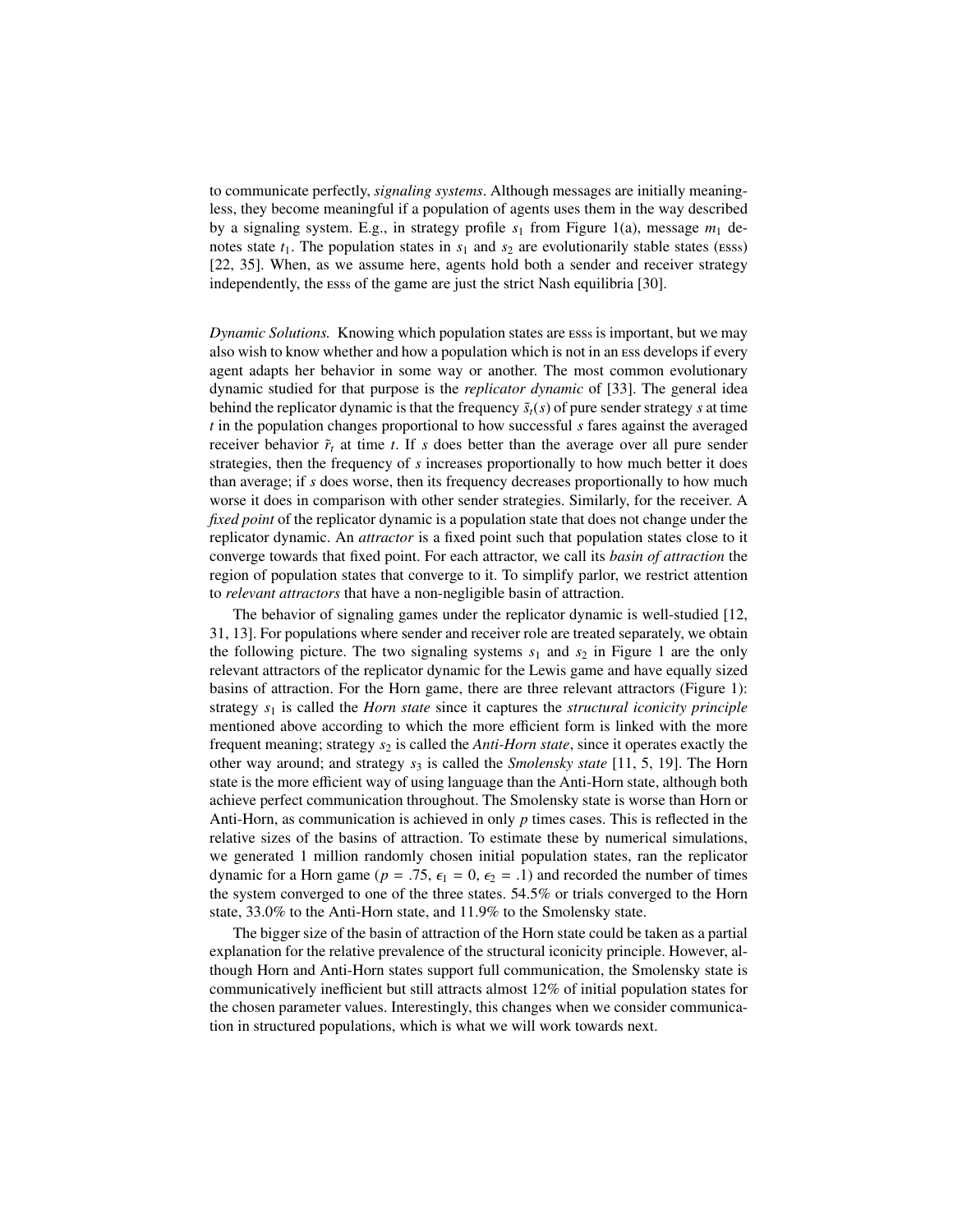*Network Games.* The replicator dynamic describes how the frequencies of various strategies in a population of agents develop over time. This is a *macro-level perspective*, because there is no mention in the formulation of the replicator dynamic of what each individual agent is doing. But we can also link the replicator dynamic to a *microlevel perspective*. It can be shown that the replicator dynamic describes the most likely path of strategy distributions in a virtually infinite and *homogeneous* population when every agent updates her behavior by *conditional imitation* [\[9,](#page-10-14) [29\]](#page-11-16). A population is *homogenous* if every agent repeatedly interacts with everybody else equally. An agent who updates her behavior by *conditional imitation* plays a constant pure strategy for a while, but, every now and then, checks how well all neighbors fare with the strategy that they play. If some set *X* of neighbors do better than the agent, he adopts the pure strategy of some  $x \in X$ , where x is chosen from X with a probability that is proportional to the relative success of *x*'s strategy if compared with that of the other elements in *X*.

The conditional imitation rule adopts a *micro-level, agent-based perspective*. The micro-level perspective makes it possible to dispense with the assumption that the population is virtually infinite and homogeneous. Instead, we can fix an explicit *interaction structure* for a population by defining which agents can interact with one another. At the same time, we can also look at different *update rules*, i.e. different ways of changing behavior over time. We refer to a fixed interaction structure and a fixed update rule as a *network game*, when the interaction structure of the agents is given by a social network of relations. Such a network is formally represented as an undirected graph  $G = \langle N, E \rangle$ where  $N = \{1, \ldots, n\}$  is the set of nodes, representing the agents, and  $E \subseteq N \times N$ is an irreflexive and symmetric ordering on *N*. Agents *i* and *j* interact if and only if  $\langle i, j \rangle \in E$ . In the following, we look at some relevant graph structures whose interaction with various update rules we will explore thereafter.

*Network Types.* The most trivial graph structure is a *completely connected network*: every agent interacts with everybody else equally; the population is homogeneous. In a *k-ring network* all of the agents are ordered and connected in a circular way to their *k*-nearest neighbors. In a *grid network* the agents are arranged on an  $n \times m$  toroid structure, where every agent interacts with the 8 nearest neighbors. Rings and grids are easy to implement and facilitate proofs, but they are quite unrealistic models of human interaction patterns. We therefore also consider two more complicated graph types that are created with a random component. The first are so-called β*-graphs*. A β-graph is obtained by considering a *k*-ring network and subsequently, for each node, rewiring its  $k/2$  left neighbors to a random vertex *n* with probability  $\beta$  [\[36\]](#page-11-17).  $\beta$ -graphs have socalled *small-world properties*: a *short characteristic-path length* and a *high clustering coefficient*, features that also show, for instance, in the analysis of human friendship networks [\[14\]](#page-10-15). Nodes in a  $\beta$ -graph almost all have the same number of connections, but it seems more realistic to assume that most agents interact with a smaller number of agents, but there are also agents who interact with many. If the frequency of agents with ever larger numbers of connections follows a power-law distribution, the network is said to be *scale-free*. We consider a special kind of *scale-free networks* here, which is both scale-free and has small-world properties [\[1\]](#page-10-16). These are constructed by a simple parameterized preferential attachement algorithm [\[10\]](#page-10-17).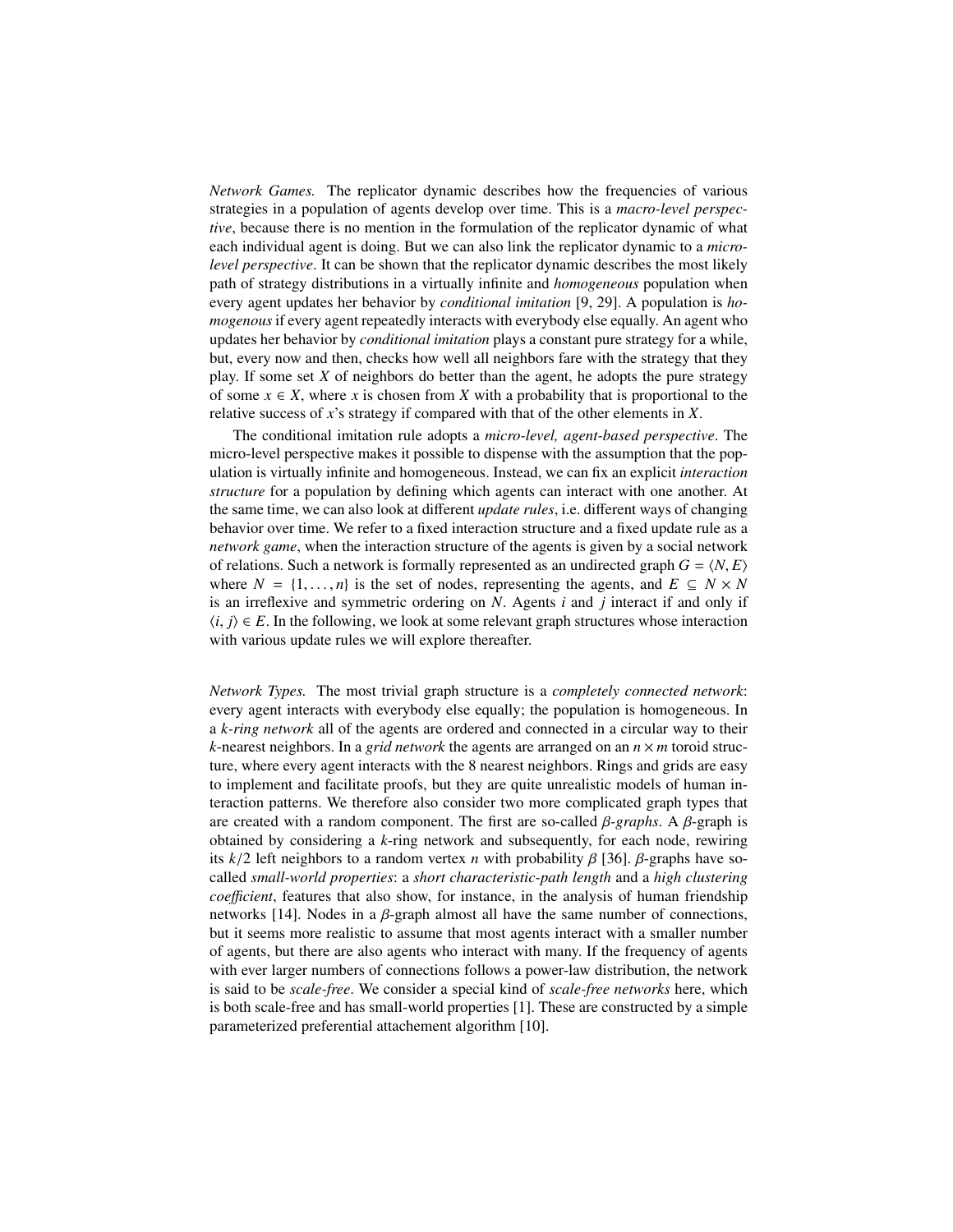*Update Rules.* We will here only consider general classes of update rules, namely the *imitation class* and the *learning class*. The *imitation class* comprises update rules where agents would adopt other agents' behavior under certain conditions. The conditional imitation update rule that we linked to the replicator dynamic above is, of course, a first example. Moreover, we consider the *imitate-the-best* update rule used by [\[37\]](#page-11-5) and [\[34\]](#page-11-6). This update rule is the special case of the conditional imitation where agents adopt the strategy of the neighbor who is doing best with probability 1 if this neighbor is doing better than the agent himself.

When imitation is conditional on success of neighboring strategies, imitation-based update rules are not as innocuous and resource efficient as they may seem at first. Payoffdependent imitation requires keeping track of the neighbors' average success. It may be easier to keep track just of one's own. For that reason, we also look at two specimen from the *learning class* of update dynamics. Learning-based dynamics assume that agents try to optimize their behavior by keeping track of the past interactions that they were engaged in. Whereas imitation-based dynamics have agents change their entire pure strategy when they imitate, learning-based update rules often induce only local and gradual changes to the agents' *behavioral strategies*. A behavioral sender strategy σ is a function from *T* to probability distributions over *M*. Similarly, a behavioral receiver strategy  $\rho$  is a function from *M* to probability distributions over *A*.

*Reinforcement learning* (RL) is the most popular learning dynamic when it comes to signaling games [\[31\]](#page-11-2). Here, agents are more likely to repeat a certain choice the more successful is was in the past. This can be pictured as a process of updating *Pólya urns* [\[28\]](#page-11-18). An urn models a behavioral strategy, in the sense that the probability of making a particular decision is proportional to the number of balls in the urn that correspond to that action choice. By adding or removing balls from an urn after each encounter, an agent's behavior is gradually adjusted. For signaling games, the sender has an urn  $\Omega_t$ for each state  $t \in T$ , which contains balls for different messages  $m \in M$ . The number of balls of type *m* in urn  $Q_t$  is  $m(Q_t)$ , the overall number of balls in urn  $Q_t$  is  $|Q_t|$ . If the sender is faced with a state t she draws a ball from urn  $Q_t$  and sends message *m* if the sender is faced with a state *t* she draws a ball from urn  $Q_t$  and sends message *m*, if the ball is of type *m*. The resulting behavioral strategy is:  $\sigma(m|t) = m(\Omega_t)/|\Omega_t|$ . (Similarly, for the receiver) The learning dynamics are realized by changing the urn content dependent the receiver.) The learning dynamics are realized by changing the urn content dependent on the communicative success. If communication via *t*, *m* and *a* is successful, the number of balls in urn  $\Omega_t$  is increased by  $\alpha \in \mathbb{N}$  balls of type *m* and reduced by  $\gamma \in \mathbb{N}$ <br>balls of type  $m' \neq m$ . Similarly, for the receiver. In this way successful communicative balls of type  $m' \neq m$ . Similarly, for the receiver. In this way successful communicative behavior is more probable to reappear in subsequent rounds. In our experiments, all urns were initially filled with 100 balls and we set  $\alpha = 10$  and  $\gamma = 4$ .

#### <span id="page-4-0"></span>2 Network Structure Shifts the Basin of Attraction

We have seen above that there are three relevant attractor states for the replicator dynamic in the Horn game (Figure [1\)](#page-1-1), with differently sized basins of attraction. Let's see what happens when we look at various network games instead. To isolate the impact of interaction structure, we look at a network game with the conditional imitation update rule. This is because, as explained above, for huge and completely connected networks, average behavior of conditional imitation imitates that of the replicator dynamic. Com-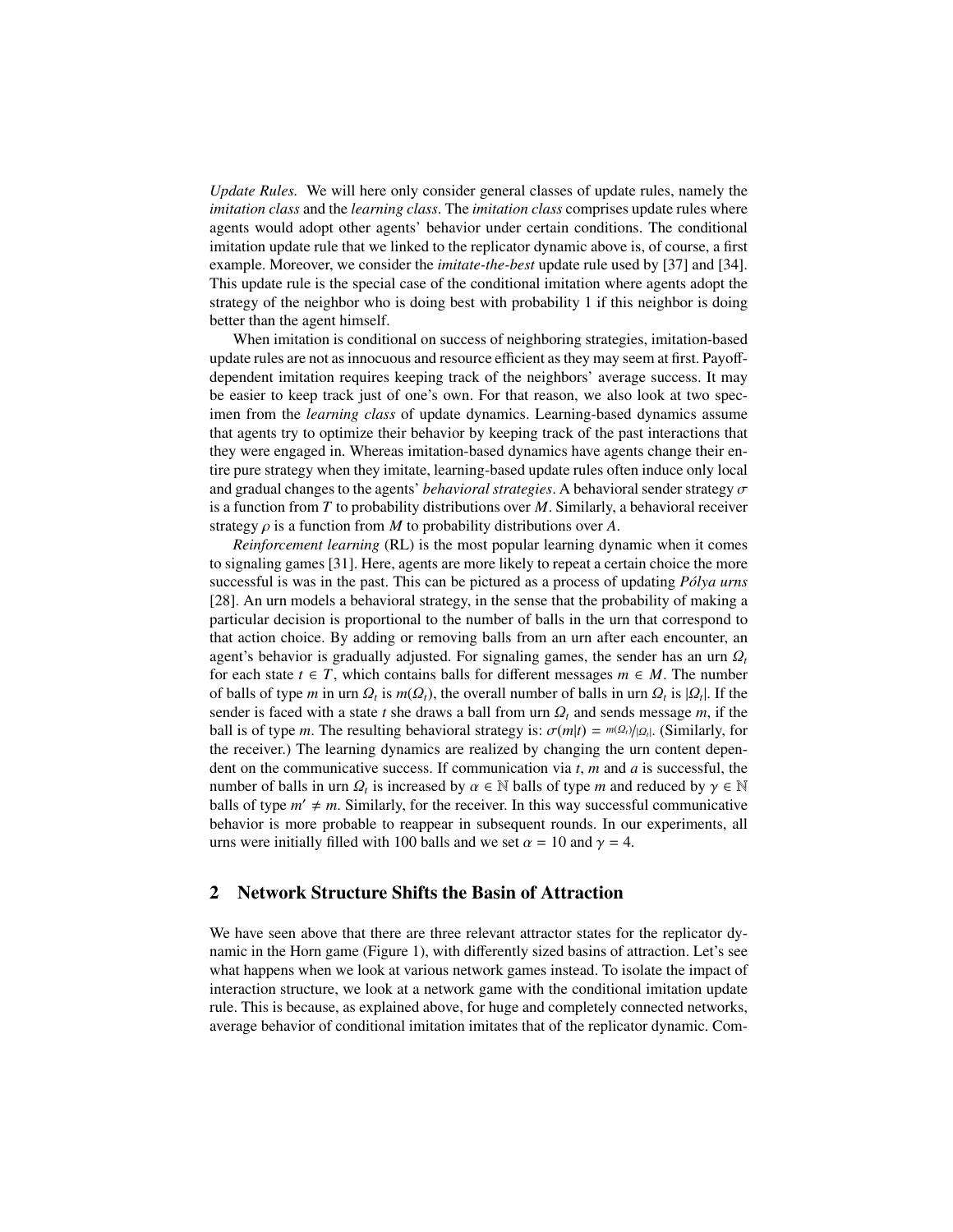<span id="page-5-0"></span>

<span id="page-5-2"></span><span id="page-5-1"></span>Fig. 2. Comparing the basins of attraction for the conditional imitation rule by numerical simulation for different network topologies. Figure [2\(a\)](#page-5-0) shows the results for a completely connected network, while [2\(b\)](#page-5-1) shows the results for a small-world network, both for 100 agents.

paring completely connected networks to other types of interaction structure, we get a good glimpse at the consequences of the assumption of homogeneity that is hidden in the elegant formulation of the replicator dynamic.

We fix a Horn game with  $p = .75$ ,  $\epsilon_1 = 0$  and  $\epsilon_2 = .1$ , as before, and compare, by numerical simulation, several trials on both homogeneous and heterogeneous populations. Figure [2](#page-5-2) shows the averaged outcomes of several trials of a discrete traversal of the strategy space. Each dot in the graph corresponds to an initial state of the sender population. (The picture for the receiver would be largely parallel.) Since population states for this game are probability distributions over four strategies, it suffices to describe these states by three numbers, leaving implicit the frequency of strategies  ${t_1, t_2} \rightarrow m_2$  and  ${m_1, m_2} \rightarrow a_2$ . The color of the dots represents the most frequent sender strategy to which the initial strategy eventually evolved. Depicted are trials over 100 runs. Figure [2\(a\)](#page-5-0) visualizes the basins of attraction for a homogeneous population of 100 agents with a completely connected network as interaction structure. Notice that these results are for a very small population only, but still meet the predictions of the replicator dynamic in 93.2% of the trials. Figure [2\(b\)](#page-5-1) shows the results for a heterogeneous population of 100 agents located on a β-graph ( $k = 4$ ;  $β = .1$ ) as the underlying interaction structure. The pictures in Figure [2](#page-5-2) show clearly that conditional imitation on small-world networks leads to fewer Smolensky outcomes.

Table [1](#page-6-1) compares basins of attraction (BoA), not only for complete and small-world networks, but also for scale-free network (with  $m = 3$  and  $p = .8$ ) and grid topologies. They all differ not only in this distribution, but also in the correspondence to the basin of attraction of the replicator dynamic (RD-correspondence). These results show clearly that social factors of interaction have non-trivial effects on the results of evolutionary processes of language games.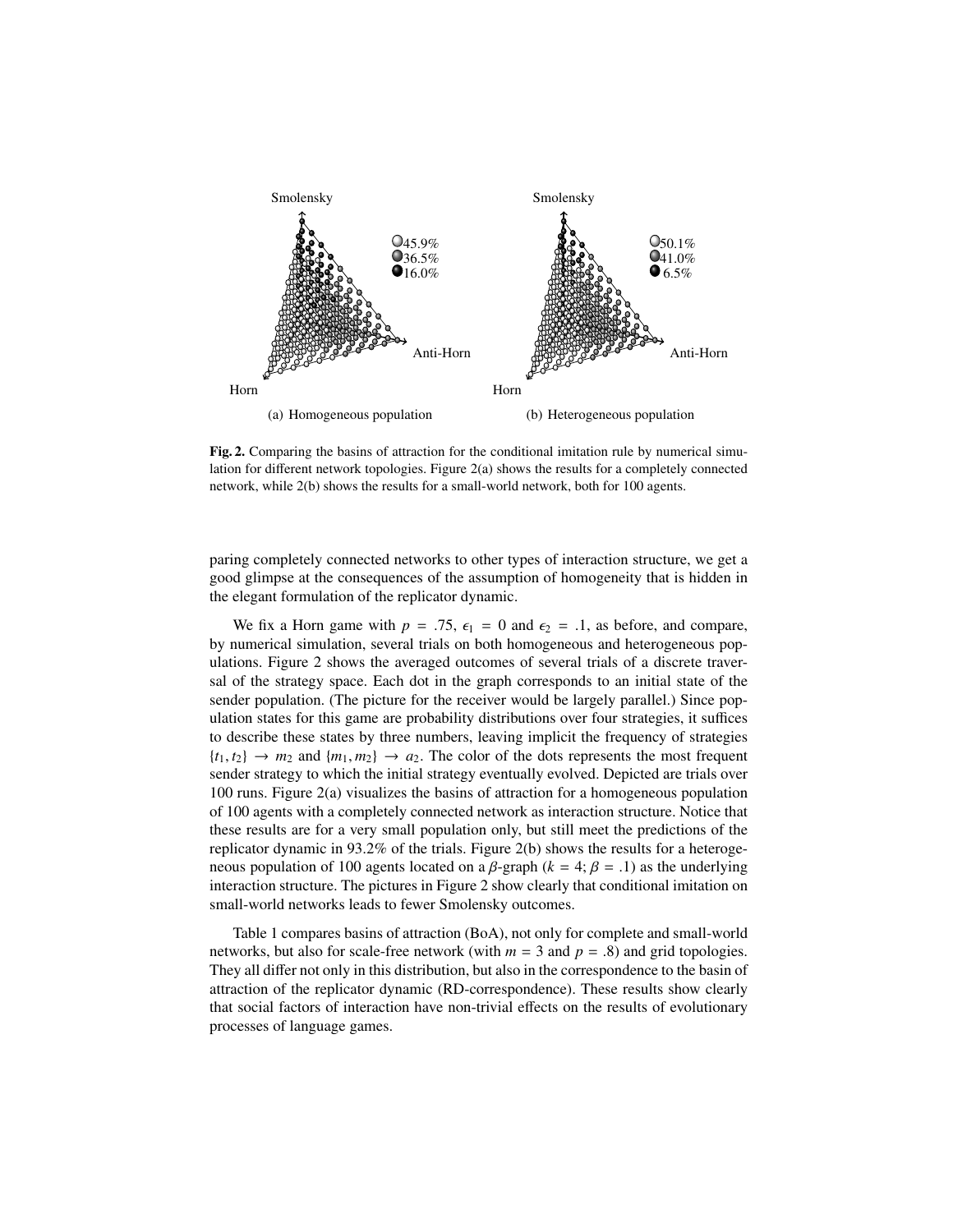<span id="page-6-1"></span>Table 1. Basins of attraction and replicator dynamic correspondence for different topologies

| BoA Horn BoA Anti-Horn BoA Smolensky RD-corresp. |          |          |          |       |
|--------------------------------------------------|----------|----------|----------|-------|
| complete network                                 | 45.9%    | $36.5\%$ | $16.0\%$ | 93.2% |
| scale-free                                       | $49.7\%$ | 38.3%    | $10.5\%$ | 91.0% |
| $\beta$ -graph                                   | 50.1%    | $41.0\%$ | $6.5\%$  | 89.1% |
| grid topology                                    | 50.1%    | $40.8\%$ | 6.7%     | 88.2% |

<span id="page-6-2"></span>

<span id="page-6-4"></span><span id="page-6-3"></span>Fig. 3. Exemplary distribution of players with different strategies. Figure [3\(a\)](#page-6-2) shows the result of a Lewis game, Figure [3\(b\)](#page-6-3) of a Horn game with  $p = .6$  and  $\epsilon_1 = .1$ ,  $\epsilon_2 = .2$ .

## <span id="page-6-0"></span>3 Emergence of Regional Meaning

[\[37\]](#page-11-5) analyzed the *Lewis game* played on  $100 \times 100$  grid under the *imitate the best* rule. The main finding was that all agents learned a signaling system and that the population was divided in multiple *language regions*: regions of agents playing either the one or the other signaling system. In other words, heterogeneous interaction structures can lead to the *emergence of regional meaning*.

[\[23\]](#page-11-7) applied *reinforcement learning* to a Horn-game, played on a  $30 \times 30$  grid network. Multiple language regions emerged in ca. 80% of all simulation runs and, on average, the number of Anti-Horn players amounted to ca. 3% (30 agents) of all agents. Furthermore, language regions were always separated by border players, who never learned a language, but rather switched between different strategies continuously. Exemplary distributions for Lewis and Horn game are depicted in Figure [3.](#page-6-4)

[\[23\]](#page-11-7) also extended the grid structure to a *social map* [\[25\]](#page-11-4): agents communicate not only with their immediate neighbors on the toroid structure, but with all agents of the population, whereby the probability of communicating with another agent was inversely proportional to the *Manhattan distance*. A parameter *degree of locality* γ determines the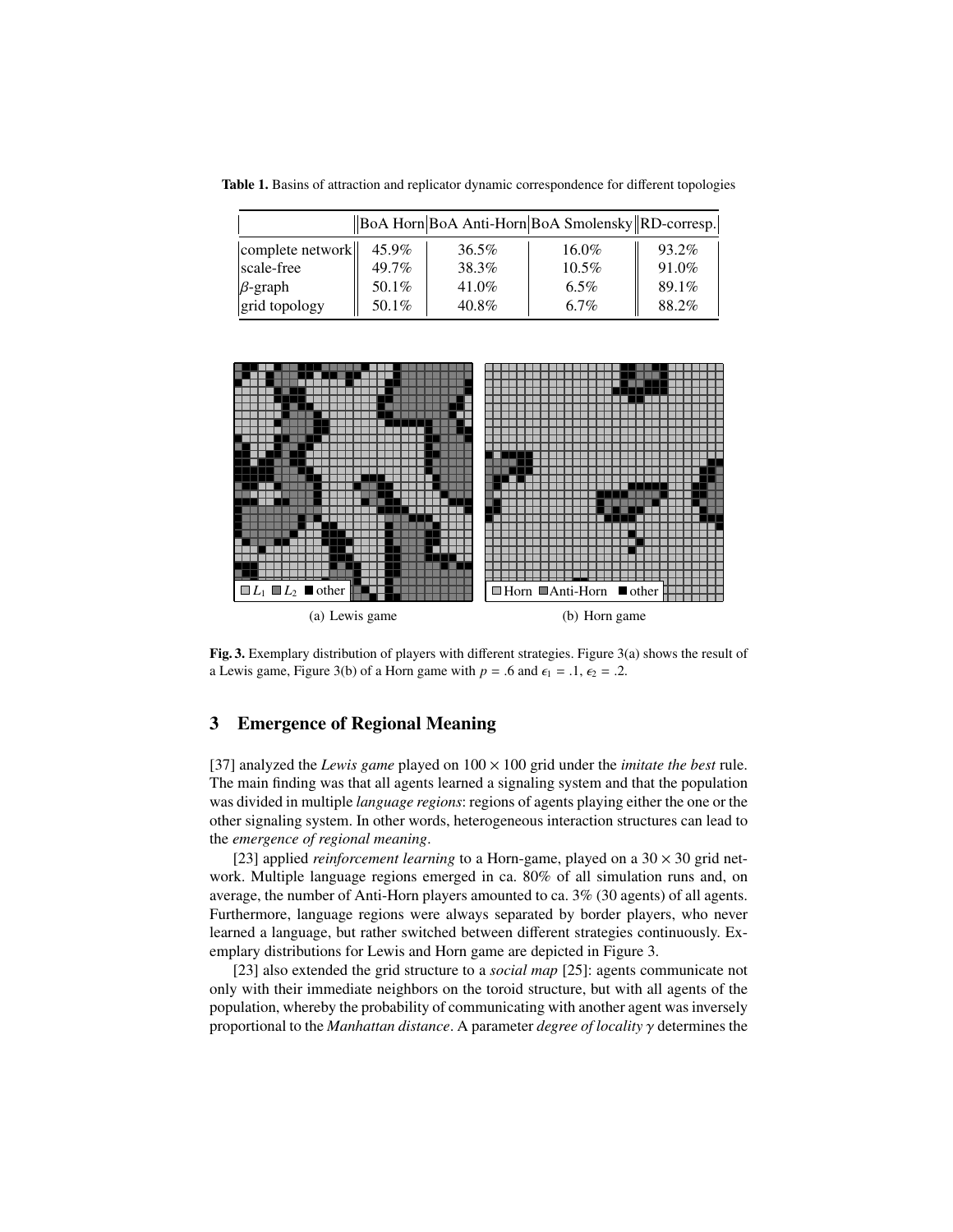<span id="page-7-1"></span>

<span id="page-7-2"></span>(a) Prob. of neighborhood communication as a function of degree of locality  $\gamma$ (b) Percentage of trials with multiple language regions as a function of degree of locality  $\gamma$ 

Fig. 4. The probability of neighborhood communication increases with degree of locality  $\gamma$  [\(4\(a\)\)](#page-7-1). The emergence of a society of multiple language regions is supported by high  $\gamma$ -values [\(4\(b\)\)](#page-7-2).

relation between distance and probability. While for  $\gamma = 0$  each agent in the network is chosen as interlocutor with the same probability, by increasing  $\gamma$ , the probability of choosing a close agent increases. Figure [4\(a\)](#page-7-1) depicts the probability to communicate with a direct neighbor dependent on  $\gamma$  for a 30 × 30 social map. By increasing  $\gamma$  the social map structure approximates neighborhood communication on a grid network. We can then examine how the emergence of multiple language regions depends on the degree of locality  $\gamma$  in three different games: the Lewis game, Horn game 1 ( $p = .6$ ,  $\epsilon_1 = .1, \epsilon_2 = .2$ ) and Horn game 2 ( $p = .7, \epsilon_1 = .1, \epsilon_2 = .2$ ). Since for  $\gamma = 0$  the social map corresponds to a complete network, in any trial for any game only one signaling system emerges, as expected. For  $\gamma = 8$  the social map equals a grid structure and all trials of the Lewis game, ca. 80% of the trials of Horn game 1 and only ca. 10% of Horn game 2 result in a society of multiple language regions. Figure [4\(b\)](#page-7-2) depicts how the percentage increases with  $\gamma$  for  $0 \le \gamma \le 8$ .

In sum, the emergence of variability depends strongly on the network topology, es-pecially the level of connectedness. Moreover, [\[34\]](#page-11-6) showed for  $\beta$ -graphs that the number and kind of language regions depends on global network properties like *clustering coe*ffi*cient* and *average path length*. In the next section we extend this line of research by looking at the evolution of signaling conventions, not only on  $\beta$ -graphs, but also scale-free networks. Adding to previous work, we investigate the network properties associated with regions of agents that have successfully learned a language.

## <span id="page-7-0"></span>4 Structure of Regional Meaning

Deepening our understanding of synthetic evolutionary processes in structured populations us useful for a more thorough understanding of the sociological factors of linguistic variability. Most previous work has focused on studying which network structures are conducive to innovation and its spread [\[16,](#page-10-7) [6\]](#page-10-8), less has been done to investigate the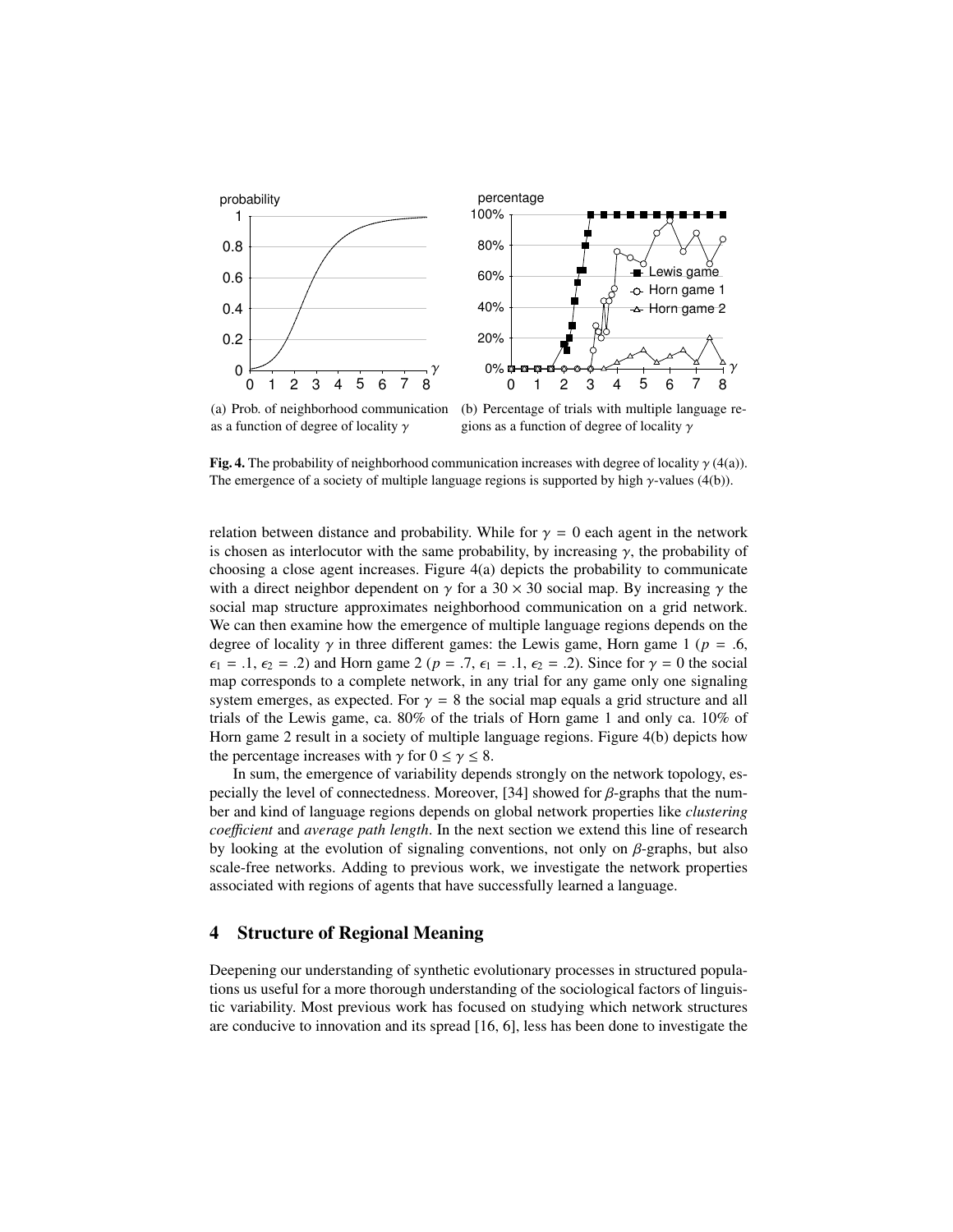structure of the sub-regions of agents that have successfully learned a language. Towards this goal, we modeled structured populations as  $\beta$ -graph and scale-free networks and created appropriate 10 networks of each type with 300 nodes. For each network, 20 simulation runs were conducted. Agents played the Lewis game with randomly chosen neighbors on the network, and each agent's behavior was updated via reinforcement learning, separately after each round of play. We recorded strategies of agents in suitably chosen regular intervals. Each trial ran until at least 90% of agents had acquired a language, or each network connection had been used 3000 times in either direction.

In order to determine which global network properties best characterize where, on average, learning would be most likely successful, we looked at what we will call *language regions*. A language region is a maximal subset of agents that have acquired the same language that forms a connected subgraph. Despite using reinforcemant learning instead of imitation dynamics, our data confirmed Wagner's [\[34\]](#page-11-6) results that in smallworld networks like ours the number of language regions is small while the size of language regions is relatively big. On β-graphs multiple language regions emerged for each simulation run, whereas on scale-free networks more than one language region emerged in ca. 90% of all runs. However, most of the time, only two big language regions formed on scale-free networks and β-graphs as well, one for each signaling convention.

To analyze the properties of language regions, we looked at relevant properties of (sub-)graphs: *density*, *average clustering* and *transitivity*. [1](#page-8-0) Our simulation data show that each connected language region of a given type had always a higher *average clustering* value than the expected value for a random connected subgraph of the same size, whereas the *density* value didn't exhibit such a divergence (Figure [5\)](#page-9-0). So, a regular local clique structure supports locally coherent language, but mere number of connections does not. For  $\beta$ -graphs this conclusion is also supported by the fact, that language regions always had a higher *transitivity* value than expected from random sampling. Interestingly this doesn't hold for scale-free networks. This divergence results from the nature of both network types: in a diffuse network like  $\beta$ -graphs transitivity and clustering roughly correspond to each other, whereas scale-free networks can have high individual clustering because of the cliquishness of sub-communities, but unions of those communities are connected by only few hubs and therefore the more global transitivity value stays low, or doesn't exceed the expected average value.

### 5 Conclusion & Outlook

We presented cursorily data from a number of studies that all support a very general conclusion: the social structure in a society matters to the evolution of conventional meaning. Not only can different interaction structures in network games lead to shifts in the basins of attraction of different strategies under identical dynamics, constraints on social interaction patterns can also lead to the emergence of regional variety. Using notions from formal network theory, this paper tried to dig deeper into the relation between social structure and evolutionary dynamics of meaning by investigation where languages are most likely situated in the population.

<span id="page-8-0"></span><sup>&</sup>lt;sup>1</sup>For the formal definitions, we refer to [\[14\]](#page-10-15).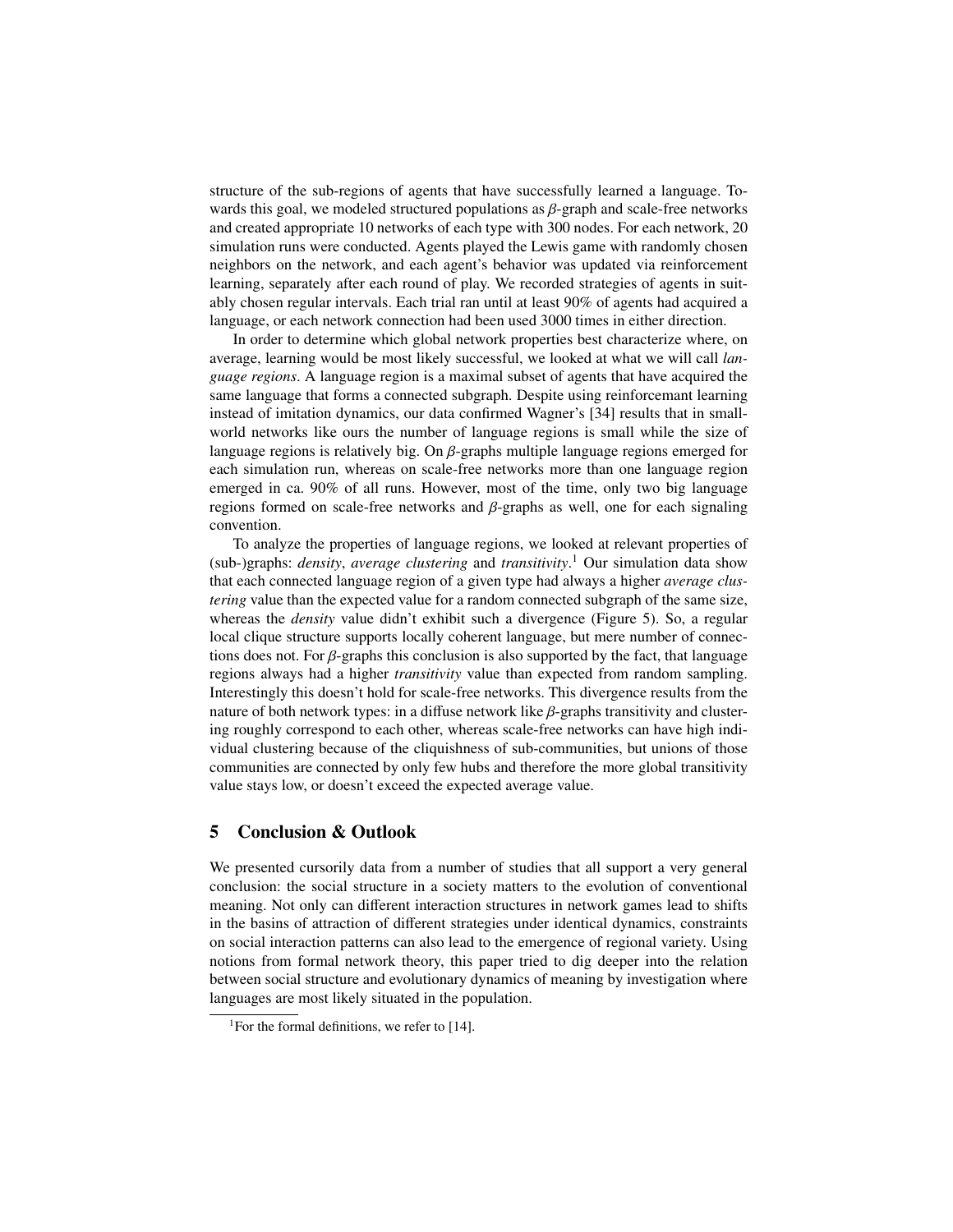

<span id="page-9-0"></span>Fig. 5. Comparing observed density, clustering and transitivity of a language region (o) with expected values from randomly chosen subgraphs (solid lines, subgraph size *n* along the *x*-axis).

The models and results we presented explore the impact of social factors on language evolution on a very high level of abstraction. But it is nonetheless clear that this approach promises to lend itself to a number of concrete linguistic applications. We therefore consider the presented material here, as a first step into new terrain. The most obvious future applications of this line of work are language contact phenomena and the sociolinguistics of innovation and innovation-adoption. But also, for example, by looking at scale-free networks with a few super-agents connected to (almost) all other agents, the impact of modern media on language change can be formally studied. Moreover, once we move beyond static interaction structures and also take generational models of language evolution into account, it becomes possible to study the way changes in social interaction structures could have interacted with, i.e., causing and being caused by, language use.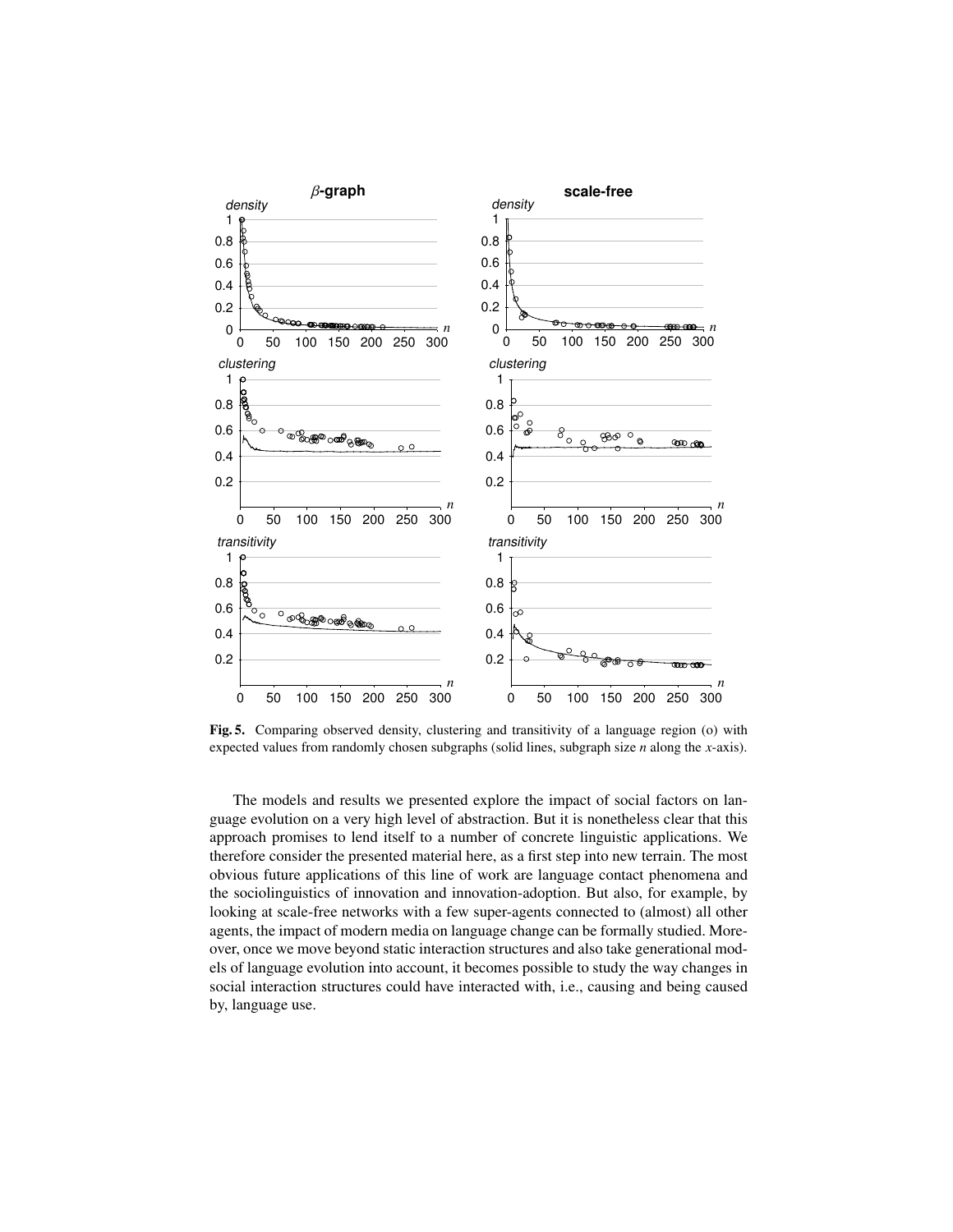# Bibliography

- <span id="page-10-16"></span>[1] Barabási, A.-L. and Albert, R. (1999). Emergence of scaling in random networks. *Science*, 286(5439):509–512.
- <span id="page-10-1"></span>[2] Baronchelli, A., Puglisi, A., and Loreto, V. (2008). Cultural route to the emergence of linguistic categories. *PNAS*, 105(23):7936–7940.
- <span id="page-10-4"></span>[3] Barrett, J. A. and Zollman, K. J. S. (2009). The role of forgetting in the evolution and learning of language. *Journal of Experimental and Theoretical Artificial Intelligence*, 21(4):293–309.
- <span id="page-10-0"></span>[4] Beckner, C., Blythe, R., Bybee, J., Christiansen, M. H., Croft, W., Ellis, N. C., Holland, J., Ke, J., Larsen-Freeman, D., and Schoenemann, T. (2009). Language is a complex adaptive system: Position paper. *Language Learning*, 59:1–26.
- <span id="page-10-9"></span>[5] Blutner, R. (1998). Lexical pragmatics. *Journal of Semantics*, 15:115–162.
- <span id="page-10-8"></span>[6] Fagyal, Z., Swarup, S., Escobar, A. M., Gasser, L., and Lakkaraju, K. (2010). Centers and peripheries: Network roles in language change. *Lingua*, 120:2061–2079.
- <span id="page-10-12"></span>[7] Franke, M. (2009). *Signal to Act: Game Theory in Pragmatics*. PhD thesis, Universiteit van Amsterdam.
- <span id="page-10-5"></span>[8] Franke, M., Jäger, G., and van Rooij, R. (2011). Vagueness, signaling & bounded rationality. In Onoda, T., Bekki, D., and McCready, E., editors, *JSAI-isAI 2010*, pages 45–59. Springer.
- <span id="page-10-14"></span>[9] Helbing, D. (1996). A stochastic behavioral model and a 'microscopic' foundation of evolutionary game theory. *Theory and Decision*, 40(2):149–179.
- <span id="page-10-17"></span>[10] Holme, P. and Kim, B. J. (2002). Growing scale-free networks with tunable clustering. *Physical Review E*, 65(2):026107–1–026107–4.
- <span id="page-10-10"></span>[11] Horn, L. R. (1984). Towards a new taxonomy for pragmatic inference: Q-based and R-based implicature. In Shiffrin, D., editor, *Meaning, Form, and Use in Context*, pages 11–42. Georgetown University Press, Washington.
- <span id="page-10-13"></span>[12] Huttegger, S. M. (2007). Evolution and the explanation of meaning. *Philosophy of Science*, 74:1–27.
- <span id="page-10-6"></span>[13] Huttegger, S. M. and Zollman, K. J. S. (2011). Signaling games: Dynamics of evolution and learning. In Benz, A., Ebert, C., Jäger, G., and van Rooij, R., editors, *Language, Games, and Evolution*, LNAI 6207, pages 160–176. Springer.
- <span id="page-10-15"></span>[14] Jackson, M. O. (2008). *Social and Economic Networks*. Princeton University Press, Princeton.
- <span id="page-10-11"></span>[15] Jäger, G. (2007). Game dynamics connects semantics and pragmatics. In Pietarinen, A.-V., editor, *Game Theory and Linguistic Meaning*, pages 89–102. Elsevier.
- <span id="page-10-7"></span>[16] Ke, J., Gong, T., and Wang, W. S.-Y. (2008). Language change and social networks. *Communications in Computational Physics*, 3(4):935–949.
- <span id="page-10-3"></span>[17] Komarova, N. L., Jameson, K. A., and Narens, L. (2007). Evolutionary models of color categorization based on discrimination. *Journal of Mathematical Psychology*, 51(6):359–382.
- <span id="page-10-2"></span>[18] Lenaerts, T., Jansen, B., Tuyls, K., and Vylder, B. D. (2005). The evolutionary language game: An orthogonal approach. *Journal of Theoretical Biology*, 235:566– 582.